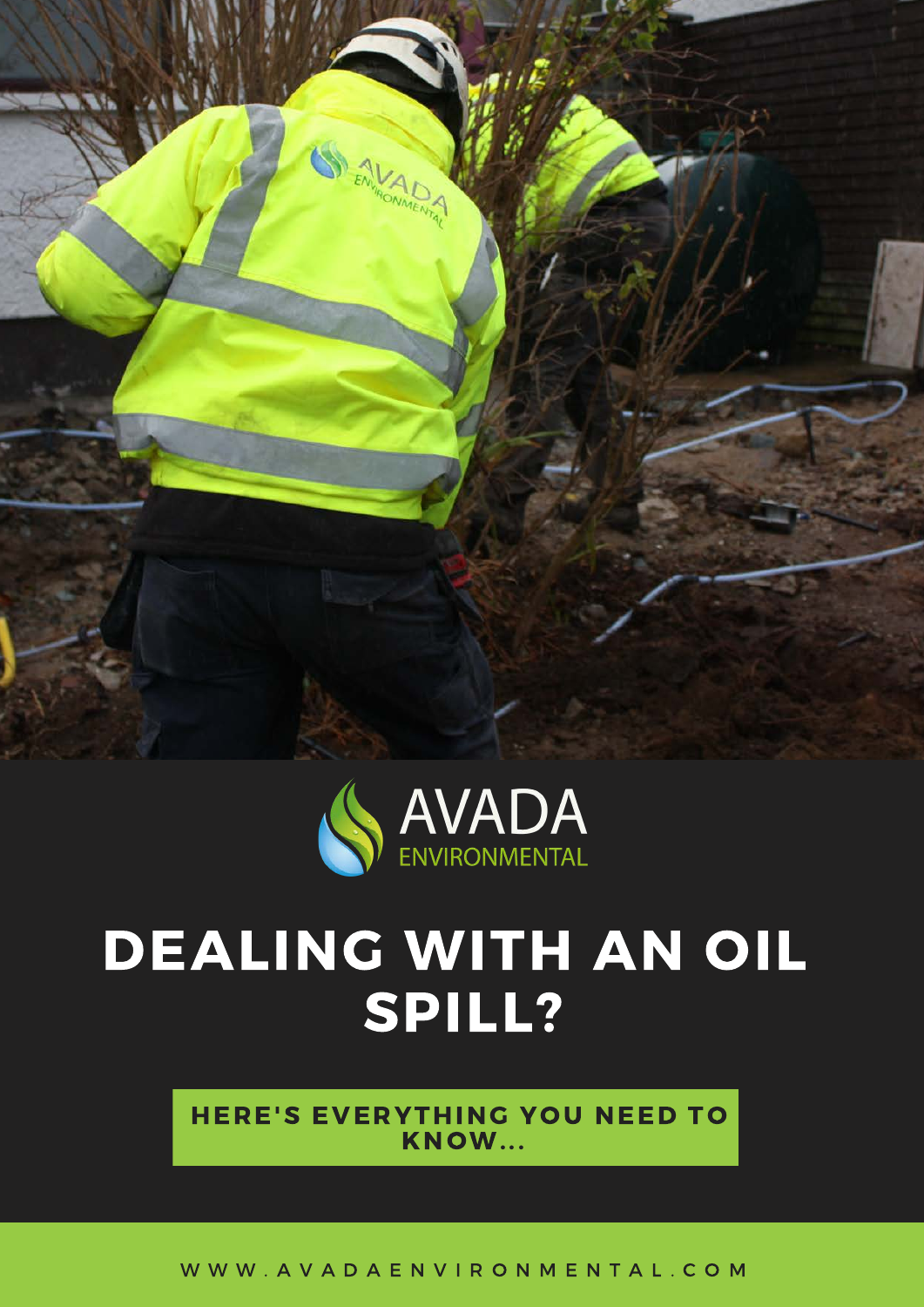# **CONTENTS**



| <b>Introduction</b>                      | 3  |
|------------------------------------------|----|
|                                          | 3  |
|                                          | 4  |
| <b>Health effects</b>                    | 5  |
| Do I need to move out?                   | 6  |
| Will home insurance cover the costs?     |    |
| How to deal with a neighbour's oil spill | 8  |
|                                          | 9  |
| <b>Contact details</b>                   | 10 |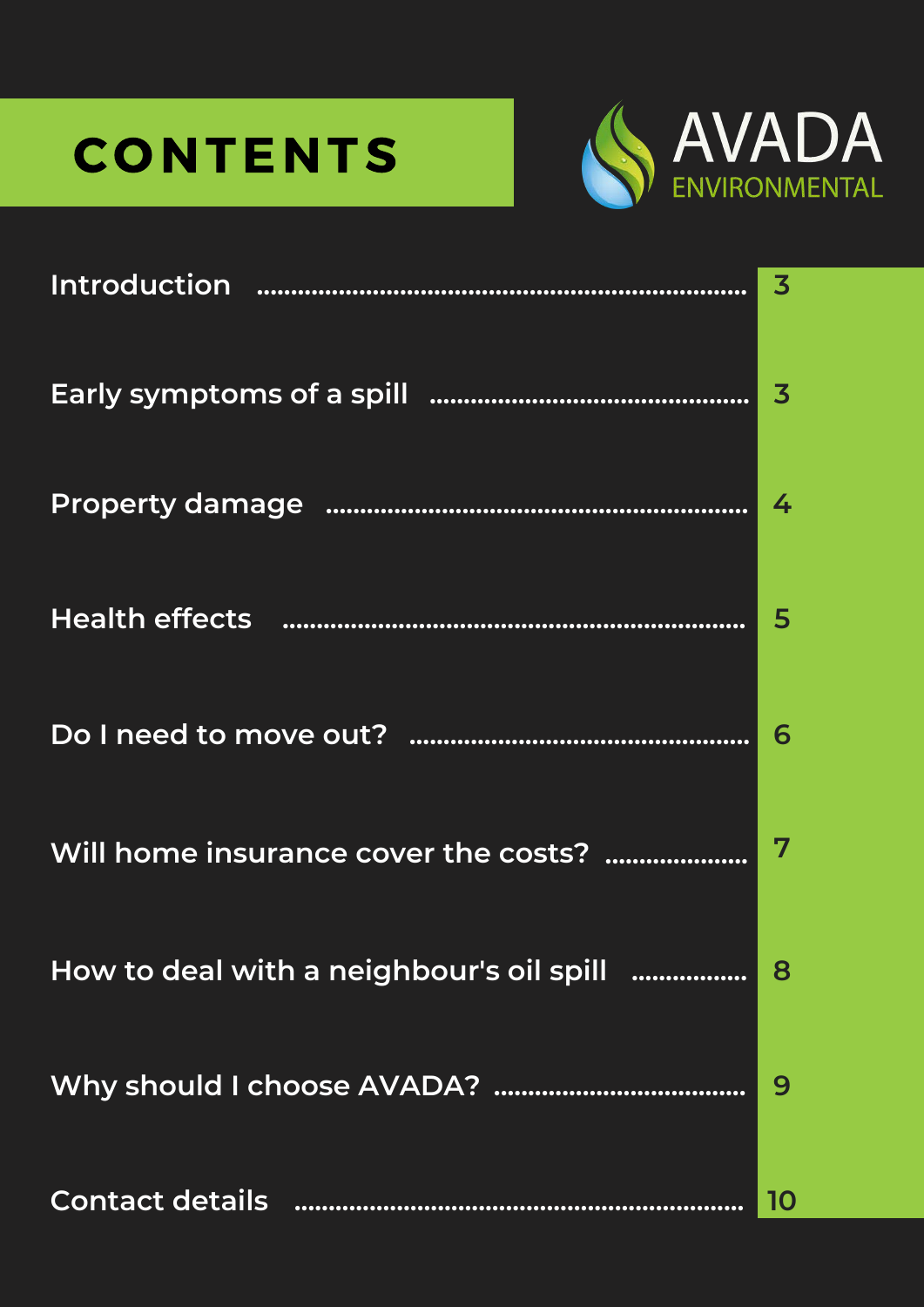## **INTRODUCTION**

A spill of diesel or kerosene from your oil tank can be dangerous for the water environment, human health and the wider environment.

This book offers vital information on the dangers of an oil spill and advice on what you should do in response to a spillage.



# EARLY SIGNS OF AN OIL SPILL

We'll begin by outlining the early symptoms of an oil spill, as many homeowners may not realise their unit is leaking until it is already too late. If you discover any of the symptoms below contact our oil spill response team to book a consultation.

- Oil stains around tank.
- Constant smell of solvent, petrol or oil.
- Bulges, cracks, discolouring or rust around tank.
- Plants growing too close to tank.
- Stained grass on particular areas of the garden.
- Unusually high oil consumption.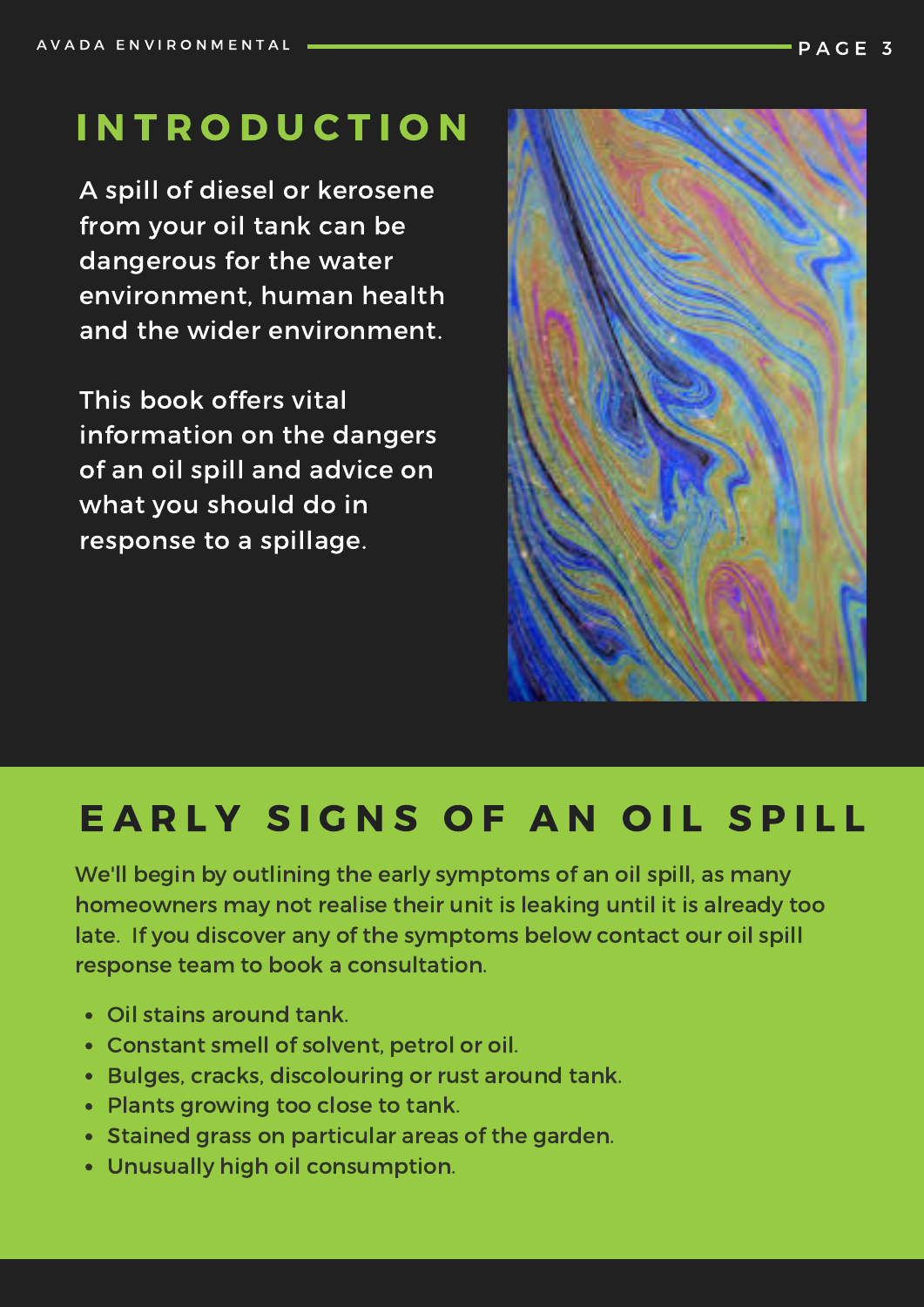### **HOW DAMAGING CAN** AN OIL SPILL BE TO MY PROPERTY?



Every oil spill is different, and the impact of a fuel leak can vary from site to site.

Although releases from residential heating oil tanks are often extremely problematic, and the clean-up will gradually become more complex the longer the spill is left untreated.

Here's some of the common consequences of a domestic oil leak:

- $\blacktriangleright$  Causes harmful fumes inside properties.
- $\blacktriangleright$  Contaminates drinking water supplies. Oil can impact the underground plastic water pipes causing bad tastes and smells in drinking water in the neighbourhood.
- $\blacktriangleright$  Kills garden plants and vegetation.
- $\blacktriangleright$  Soaks into the brick or stonework of buildings.
- $\blacktriangleright$  Can spread through drains and affect the operation of sewage treatment works and septic tanks.
- $\blacktriangleright$  Spreads through the ground and affect neighbouring properties.
- Pollutes rivers, streams and ground water surrounding the property.

As owners and occupiers of a property we all have a legal obligation to prevent pollution or to clean up pollution when it occurs either on our property or migrates into neighbouring properties. Your property could also be permanently devalued without a correct validation c er tification.

AVADA Environmental's experience in domestic remediation allows us to draw on extensive knowledge to ensure the most effective remedial strategy is recommended and implied effectively to ensure the safety and wellbeing of all our client's properties.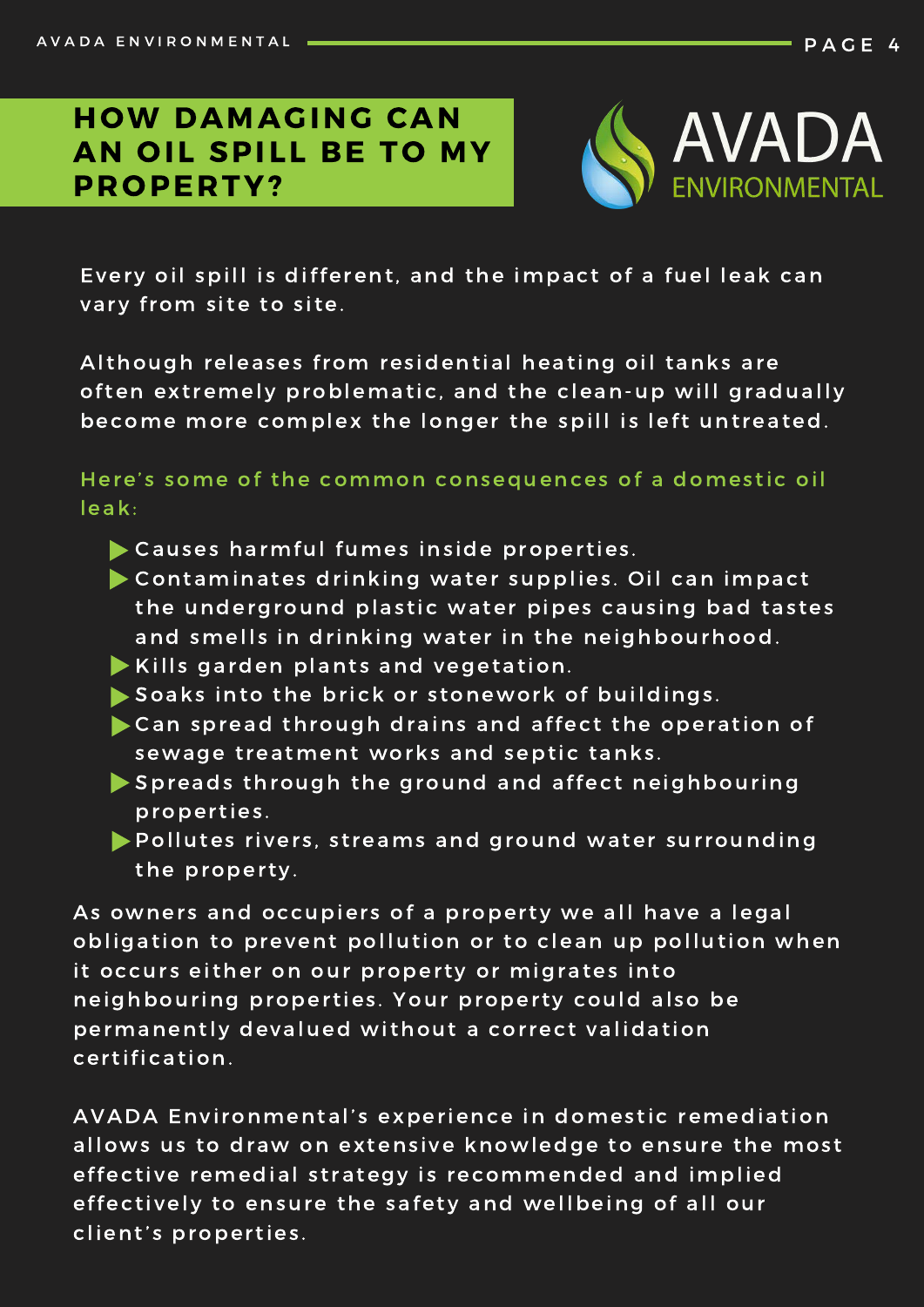# CAN A **HEATING OIL SPILL HARM** MY HEALTH?

Yes! An oil leak in your home should not be viewed lightly and you should take immediate action if you have one, as it can cause severe damage to a property as well as threaten human health.

The effects of oil spills on humans may be direct and indirect, depending on the type of contact with the oil spill. By inhaling harmful fumes – since petroleum products have many volatile compounds which are emitted as gases from spilled oil, the air becomes contaminated with those volatile oil products or vapours producing specific odours.

Even when odours are not felt, a health risk may exist for some individual compounds if residents are exposed for a long time.

Of course, when the smell is obvious the health risk increases. Exposure to heating oil can cause some short, or long-term health effects if the volume or concentration of heating oil is great enough.

Common symptoms associated with acute (short-term) exposure to heating oil are:

- Eye irritation
- Headaches
- Nausea
- Dizziness
- Drowsiness
- Euphoria
- Loss of coordination and disorientation

Prolonged or widespread contact with the skin may cause severe irritation, redness and swelling. Chronic (long-term) exposure to heating oil may produce serious health impacts. If symptoms are severe or persist, consult a doctor.

Always avoid touching heating oil with exposed skin or inhaling oil fumes, and keep children, pets and other family members away from areas where they can be exposed to oil fumes.

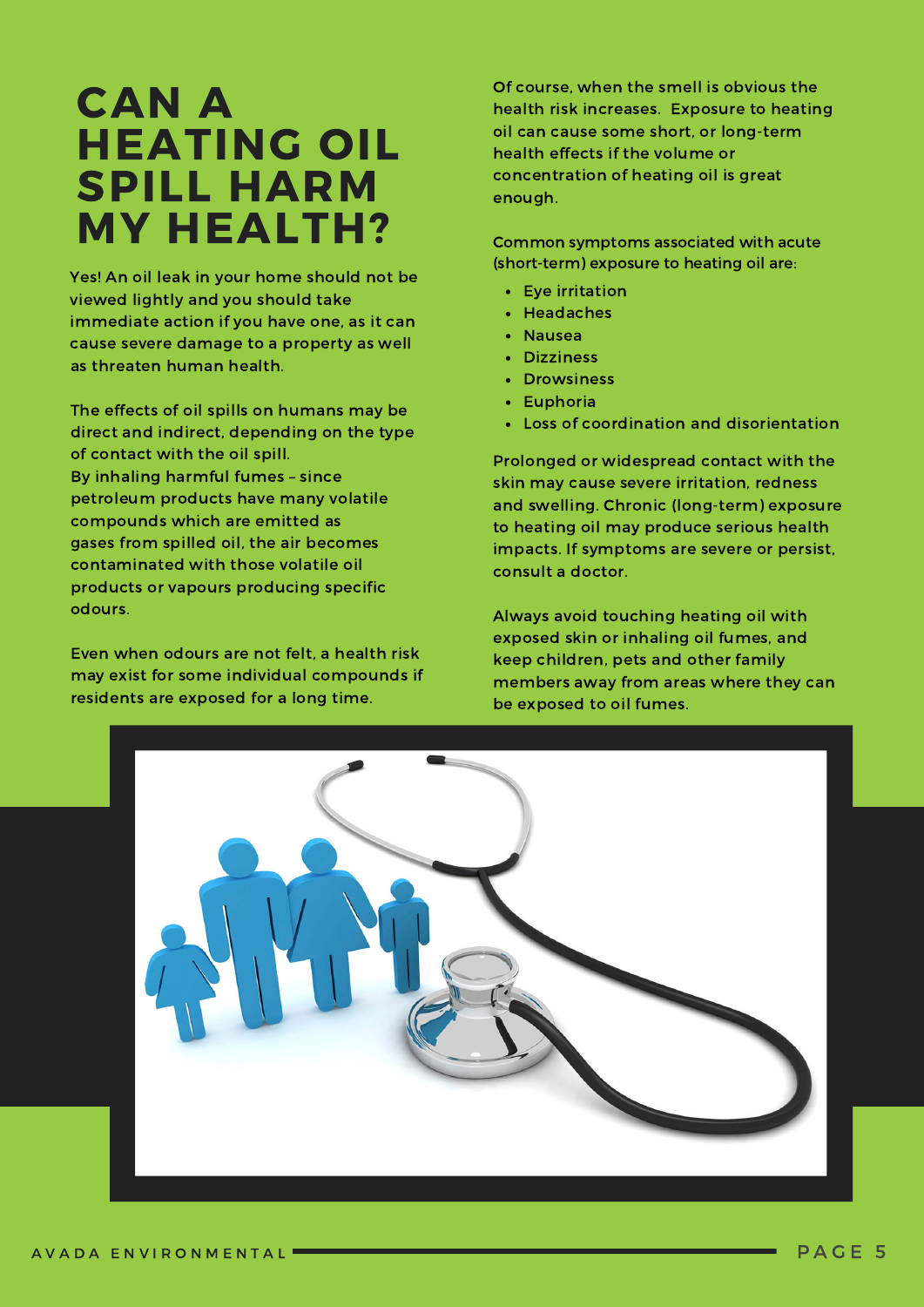## **DO I NEED TO MOVE OUT DURING OIL SPILL CLEAN-UP?**

Every year, there are thousands of reported pollution incidents across Ireland and the UK caused by leaking or spilt oil, with many of these incidents occurring on residential properties.

A spill of diesel or kerosene from your oil tank can be dangerous for the water environment, human health and the wider environment, which means the remediation (clean-up) needs to be taken very seriously.

AVADA Environmental has responded to many domestic oil spills across the Ireland and the UK since our company first formed in 2013, and one of the primary questions we tend to be asked by our clients is whether they will have to evacuate their property during the clean-up process.

The impact of a fuel leak can vary site to site. Where the leaked fuel impacts building structures and buried services (such as water supply pipes) there can be a significant impact on residents that may require the occupiers to be moved out of the property when clean-up is undertaken, particularly if the levels of oil vapours in the air exceeds threshold.

Evacuation would only be recommended if our team felt that there was a threat to human health, as exposure to heating oil can cause both short-term and long-term health effects if the volume or concentration of heating oil is great enough.

The chosen device we use to record kerosene, diesel and petrol VOCs from soil and from the indoor air of contaminated properties is the high performance photoionisation detector (PID), which gives our clients a clear insight into the extent of the damage and whether the levels of vapours within their house could be putting their health in danger.

At AVADA Environmental we have a highly skilled Oil Spill Response Team, that continuously aims to deal with problematic oil spills, whilst causing as little disruption to our client's everyday lives as possible.

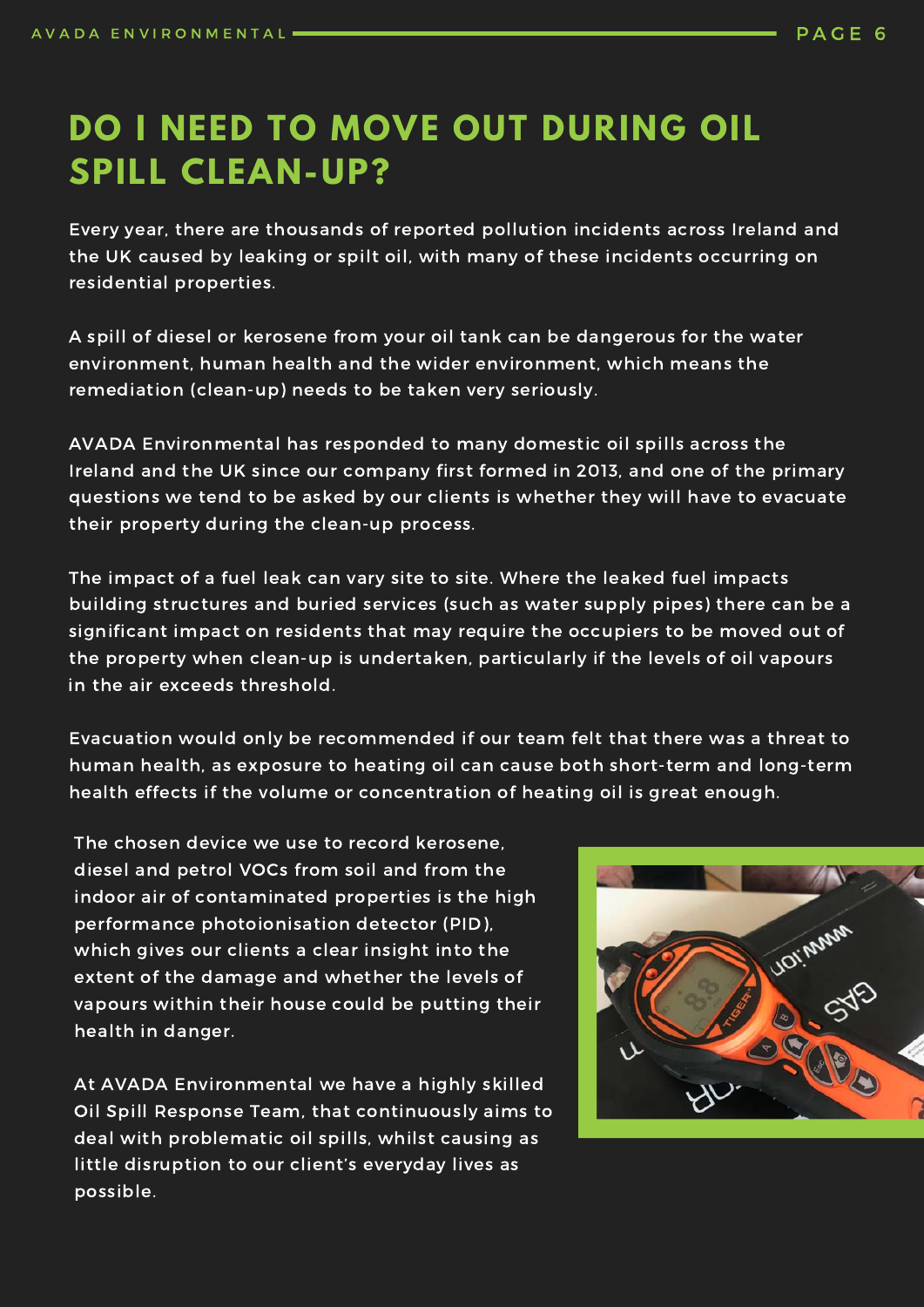## **DOES HOME INSURANCE COVER OIL TANK LEAKS?**

The majority of residents who have domestic oil tanks assume that their home insurance policy would cover the clean-up costs following a spill. However, this is not always the case, some policies do not cover the environmental clean-up costs you could face if your property is polluted.

We recommend that homeowners ensure both the immediate aftermath of an oil leak and the costs of any subsequent site investigations and clean-up are covered.

Not only is the oil valuable, the clean-up costs following a spill or leak can be significant. Not all policies cover spills resulting from a lack of maintenance; pollution that affects your neighbours; or environmental damage caused by a spill.

### **How to establish if you are properly covered by your insurance**

Homeowners with oil and fuel tanks should work with their insurance advisers to check their general insurance policies. Any gaps and potential for ambiguity in their cover can then be identified.

Particular attention should be paid to the following areas:

#### 1. Is Pollution Covered?

Pollution or contamination can sometimes be excluded completely or included with a limit. Even when given, pollution or contamination cover is almost always restricted to physical loss or damage that occurs following a sudden identifiable, unintended and unexpected incident which takes place in its entirety at a specific time and place during the period of insurance.

#### 2. Potential Complications

Is the land and water at your premises included within the definition of insured property in your policy? If so, for what value or limit? Occasionally they are not. Oil and fuel tanks and supply pipework are often located outside, if they leak or fail and pollute land or water (including groundwater) within your grounds, would the clean-up costs be covered and if so, under what circumstances?

#### **Don't assume – be sure you're insured!**

In conclusion, it is all too easy to assume that your property is covered by your existing insurance policies. Time spent checking your existing cover will be wisely spent if it saves you the trouble and financial consequences of being hit by an unwanted and uninsured, claim, however unlikely you think that may be.

Homeowners should always be aware that some insurance companies may declare a policy void if a heating oil tank is in a poor state of repair, or if there is evidence that a leak has been present for some time and ignored, so it's important that you inspect your tank regularly to avoid these clauses and to help spot any symptoms of a leak at the earliest possible stage.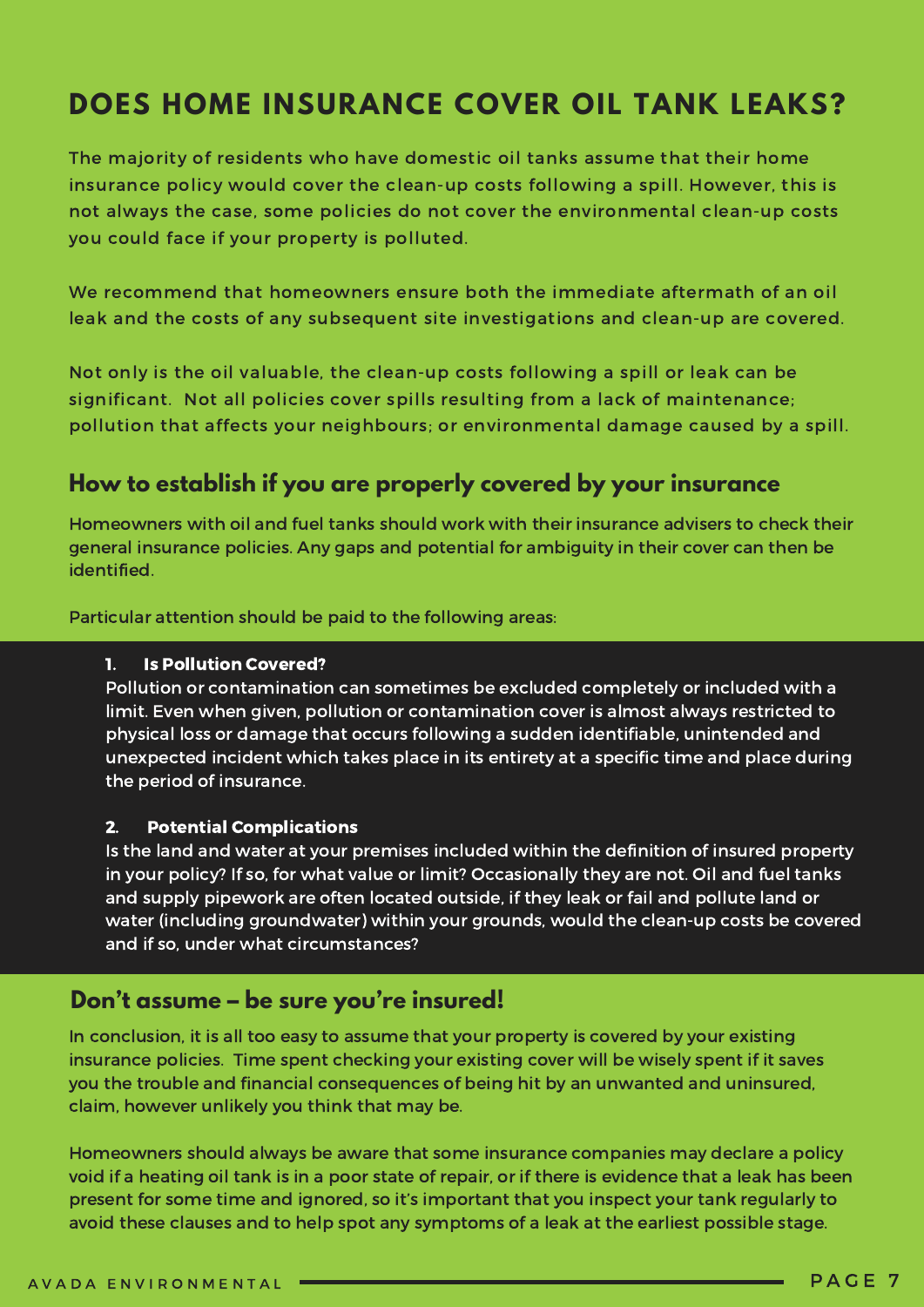### Dealing with a Neighbours Oil Leak?

Your home is your fortress. But how would you address the situation if it were to be damaged by a neighbour accidentally?

It's not unusual for homeowners to suffer damage to their property at the hands of a neighbour, particularly in the event of an oil spill, as kerosene will migrate rapidly through soil and water after being absorbed into the ground.

Over the past number of years AVADA Environmental has been called out to countless jobs where an oil spill has originated from a neighbouring property, with some clients even suffering from the consequences of an oil spill from properties over 300 yards away

#### **WHAT SHOULD YOUR FIRST MOVE BE?**

Call us! If you've noticed some of the early symptoms of a spill, like a strong smell of oil around your property or stains on your garden, and have suspicions that it's coming from a neighbour's property the first task will be to prevent the kerosene from spreading, limiting any further damage to your home.

This is not a task that can be carried out by yourself or an unqualified worker. Some people tend to try and treat a spill themselves before seeking help with products like washing up liquid and other detergents, which will only make the problem worse. You'll require a full site assessment from an experienced and accredited Oil Spill Response Team, possibly followed by emergency containment measures.

Our team would be able to determine how the oil is getting into your property through our investigations. And after all containment measures have been put in place, we would proceed to finding the extent of the spill.

#### **HOW DOES THE INSURANCE WORK?**

Dealing with the legal matters associated to a pollution incident can be overbearing for any homeowner.

Each spill is surrounded with unique circumstances, and numerous questions must be raised when dealing with an oil spill that is sourced from a neighbouring property. The source will need to be identified, the extent of the damage will need to be noted and other issues like negligence, trespass or nuisance can come into the equation.

Sometimes with a third-party spill you can use your own insurance policy, other times it will be in your best interest to go directly after the polluter when pursuing a claim. Every case is different but making the wrong decision could lead to you getting less than you're entitled to.

AVADA Environmental has dealt with hundreds of third-party spills, and we can help relieve you of the stresses that arise when dealing with the claim and ensure you get fully compensated. We will work closely with most insurers and assist you by providing a detailed report and quotation for any remedial work required, which can then be presented to them for review.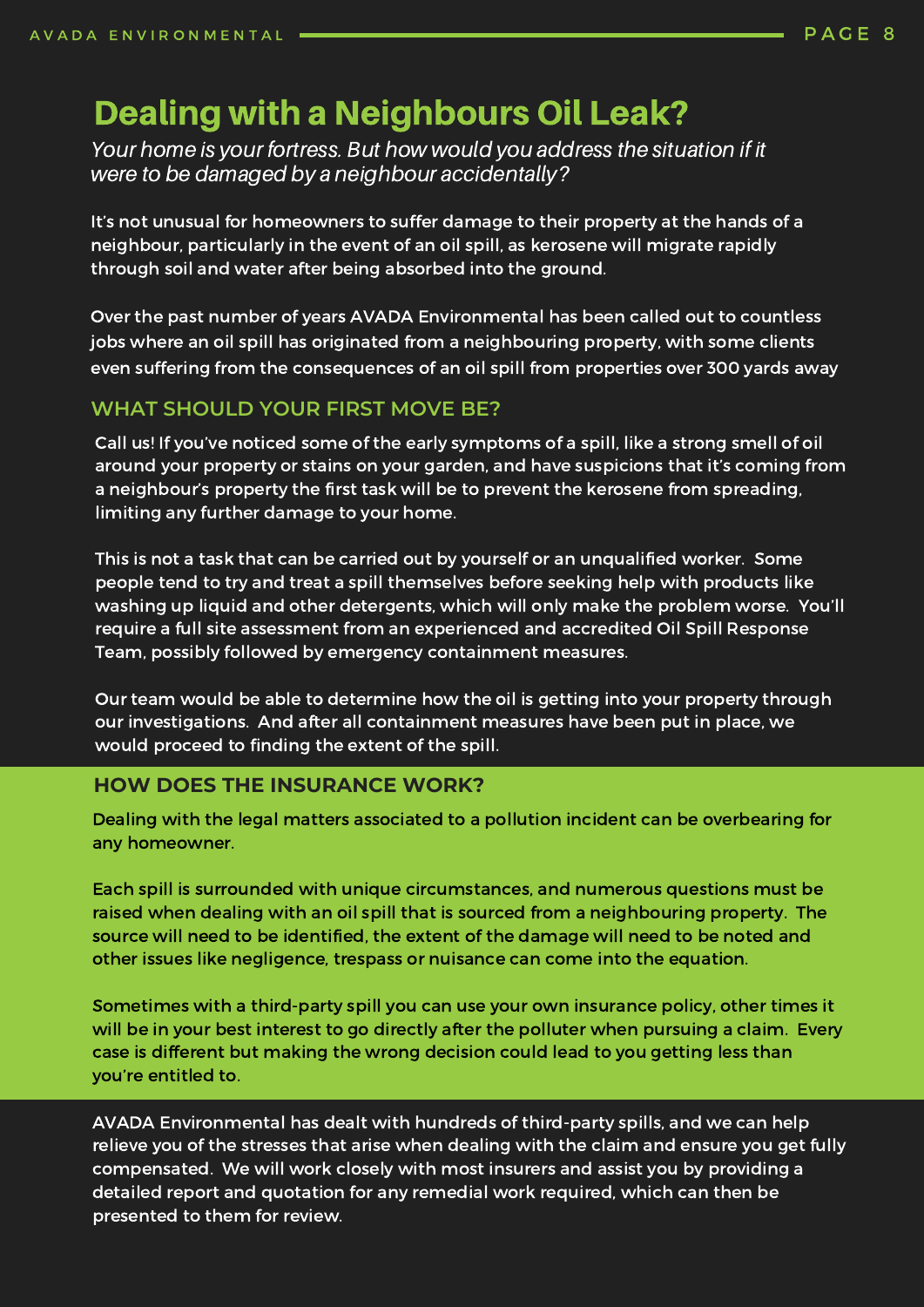## **WHY CHOOSE US IN THE EVENT OF AN OIL SPILL?**

Oil pollution will not only damage your property, it could devalue it and potentially harm your health and wellbeing if it's not cleaned up correctly.

AVADA Environmental can provide the help you need if you are suffering from the consequences of an oil spill at your premises, from the initial investigation through to the completion of the clean-up.

We have dealt with countless oil leaks across the UK and Ireland since our company first launched in 2013, and we've got the resources to deal with a wide variety of issues ranging from domestic oil leaks to major spills at commercial facilities or agricultural premises.

#### **Rapid Response**

If you suspect you've got an oil leak at your property, you need to act quickly. Don't put off taking action or assume the problem will go away. The quicker the leak can be dealt with, the less oil will be lost and further damage can be minimised.

We operate a 24-hour emergency response service to oil or chemical spills across the UK and Ireland, and you can always reach us by calling our 24-hour emergency line on 0800 9174 999 if you're calling from the UK or 1800 567 999 if you're calling from the Republic of Ireland.

### **Quality Services**

AVADA Environmental is an accredited oil spill response contractor. Using companies accredited under obligatory schemes gives you confidence that the firm has invested in staff, equipment and materials and that they hold the correct waste management and remediation licences.



### **Friendly & Knowledgeable Support**

We understand how stressful it can be for any person when dealing with the aftermath of an oil spill on their premises, and as well as minimising disruption, our staff always put great effort into engaging with clients and keeping them well-informed throughout the remediation process.

### **Expert Advice & Guidance**

Oil spills can be complex incidents to deal with and you may hear a lot of conflicting advice from various sources. We provide impartial and straightforward advice that will help you to understand the problem and we'll offer exemplary guidance on all legal matters associated with a pollution incident.